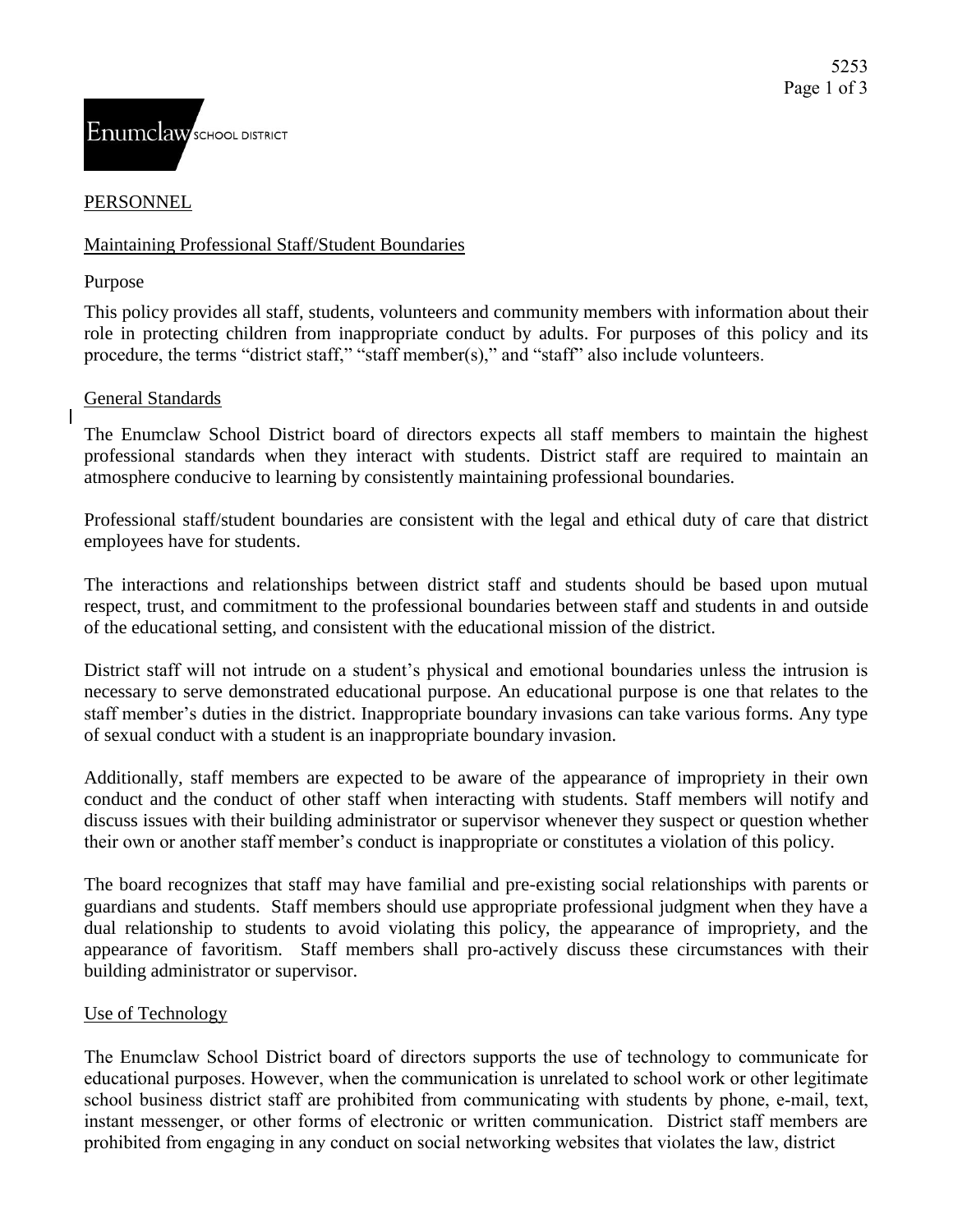policies or procedures, or other generally recognized professional standards. This discourages staff from "friending" and/or "following" students on social media.

Staff whose conduct violates this policy may face discipline and/or termination, consistent with the district's policies and procedures, acceptable use agreement**,** and collective bargaining agreements, as applicable. The superintendent/designee will develop protocols for reporting and investigating allegations and develop procedures and training to accompany this policy.